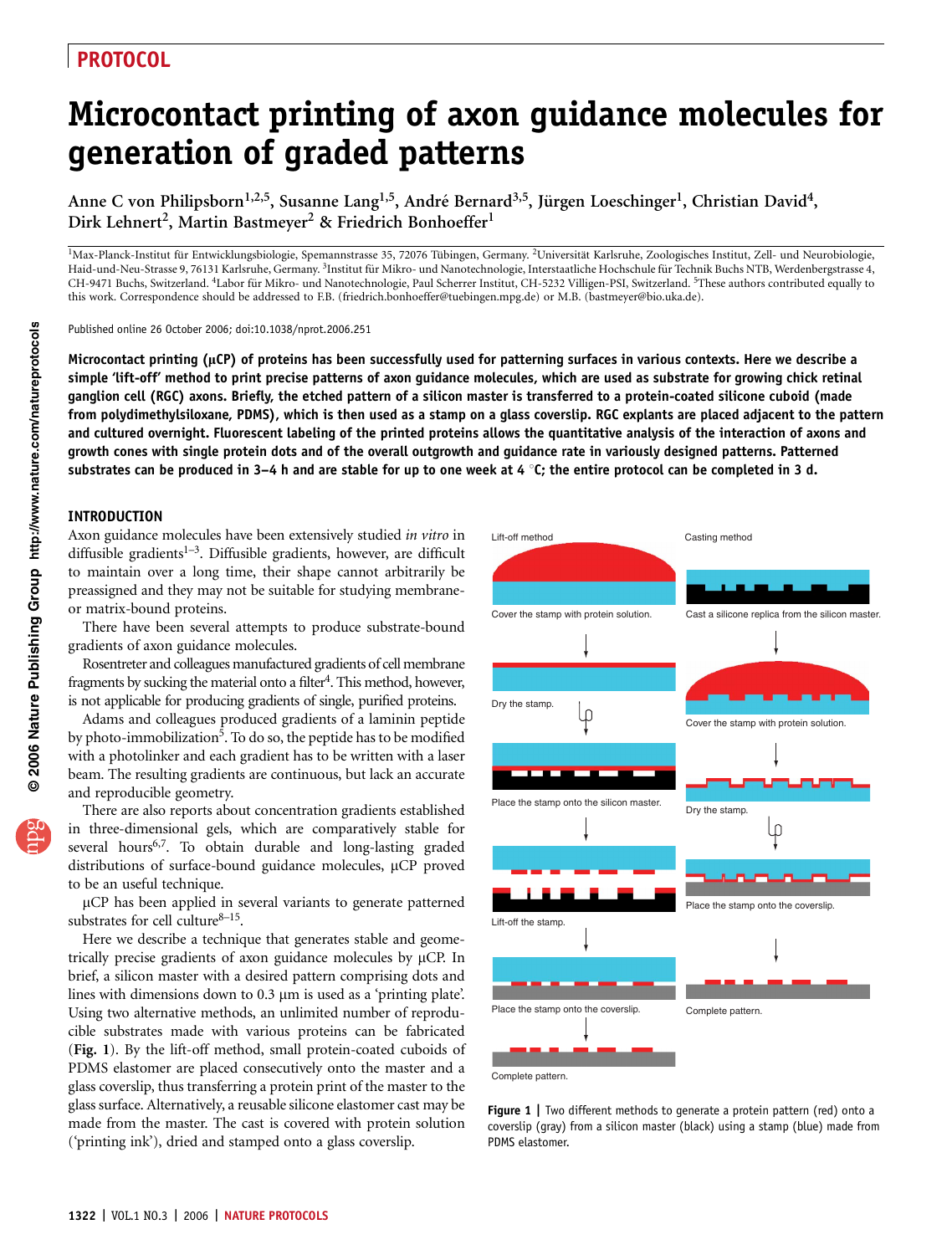

Figure 2 | Silicon masters and fluorescent protein patterns. (a) A silicon master with a graded pattern built up by dots seen with the light microscope. (b) Dots etched into a silicon master (approximately 650 nm deep) seen with the scanning electron microscope. (c,d) Graded protein patterns seen with the fluorescence microscope. The printed protein (ephrinA5) is shown in green, laminin covering the pattern is shown in red. In d, laminin was applied in stripes. (e,f) Growth cones navigating in protein patterns. The protein (ephrinA5) is shown in green, phalloidin-stained axonal actin in red. Scale bars: a,c,d, 100 µm; b, 5 µm; e,f, 15 µm.

The lift-off method offers a larger freedom of design in terms of pattern geometry and aspect ratio, because the structures are defined in the harder material (silicon) instead of the soft polymer. Furthermore, the lift-off method produces patterns that are less likely to be defective, but it requires the cleaning of the silicon master after each stamping process. Ideally, the master is cleaned in an oxygen plasma cleaner that ashes away all organic material, such as proteins.

The casting method, on the other hand, may be preferable in labs not provided with an oxygen plasma cleaner. Multiple PDMS stamps can be cast from a single master and used simultaneously, facilitating the fast fabrication of many printed substrates.

Patterned substrates produced by either of the two above methods are biologically active for many proteins. After coating with laminin, embryonic chick retinal ganglion cell axons are grown overnight on the substrates and evaluated for specific responses to the pattern. Here we describe the culture of retinal explants on the microcontact printed substrates. However, other neural and non-neural cells may also be grown on the substrates, which could serve as a potent assay not only for axonal guidance but also for directed cell migration. Printed patterns in the submicron range produced by the method presented here might be also useful to study the function of synaptogenic molecules.

Gradients produced by  $\mu CP$  are discontinuous, that is, the spacing and size of the printed protein dots are varied in a way that the area covered by protein increases along the axis of the gradient (Fig. 2). Our results suggest that neuronal growth cones can integrate such discontinuous distributions of guidance molecules. In contrast to diffusible gradients in solution, gradients of membrane and/or matrix-bound guidance molecules are likely to be discontinuous in vivo<sup>16</sup>. Moreover, discontinuous patterns allow analysis of how the growth cone interacts with subcellular sized spots of guidance molecules.

We previously found that the fluorescence intensity of stamped labeled ephrinA5 increases roughly linearly with the protein concentration of the solution used to coat the PDMS stamps ('printing  $ink$ <sup>16</sup>. The amount of protein transferred to the coverslip also depends on the incubation time of the printing ink on the stamp.

Laminin adsorbed from solution is used to fill in the spaces not yet covered in the printed pattern in order to act as a growthpermissive molecule. Fluorescence staining reveals that less laminin adheres to the surface already covered with the stamped protein (Fig. 2c,d). Control patterns printed with Fc (fragment constant of immunoglobulin) show, however, that the reduction of laminin coverage in the printed pattern does not affect axonal growth and guidance per se. Using special matrices to apply laminin in stripes overlaying the printed pattern provides a simple method to restrict axons to these stripes and to ensure straight outgrowth in a defined angle relative to the printed pattern (Fig. 2d).

Most proteins retain their biological activity during the stamping process<sup>17</sup>, although they might undergo conformational changes<sup>18</sup>. There are exceptions, however, such as fibronectin (Box 1). Proteins that lose their biological activity when stamped via the method described here may still be successfully patterned by related methods such as using a gold surface by a technique employing self-assembled monolayers (SAM) of alkanthiolates<sup>13,19,20</sup>. These methods have the advantage that the protein is adsorbed to the substrate from a physiological solution. By contrast, areas not covered with protein after the first adsorption step are hydrophobic and prevent protein binding. Therefore, they cannot be filled with a second protein.

### MATERIALS

#### **REAGENTS**

- .Polydimethylsiloxane, PDMS (Elastosil RT 625A/B, Wacker Silicones,
- cat. no. 9101374869) or Sylgard 184 (Dow Corning, cat. no. 240-01673921)
- Aceton > 99.5% p.a. (Roth, cat. no. 5025.2) **! CAUTION** Toxic. <br>• Millipore water (ddH<sub>2</sub>O), sterile **.**Nitrogen gas (with a pressure-adjustable valve)
- 
- 
- .PBS: Dulbecco without Ca2+, Mg2+ (Biochrom AG, cat. no. L182-50)
- .Embryonic chick retinal explants, E6–7
- .Trichloro(octadecyl)silane, for casting only (Aldrich, cat. no. 104817)
- **! CAUTION** Toxic, explosive.<br> **The Heptane > 99% p.a., for casting only (Roth, cat. no. T174.1) <b>! CAUTION** Toxic, flammable.
- .Transparent adhesive tape, for casting only (Tesa)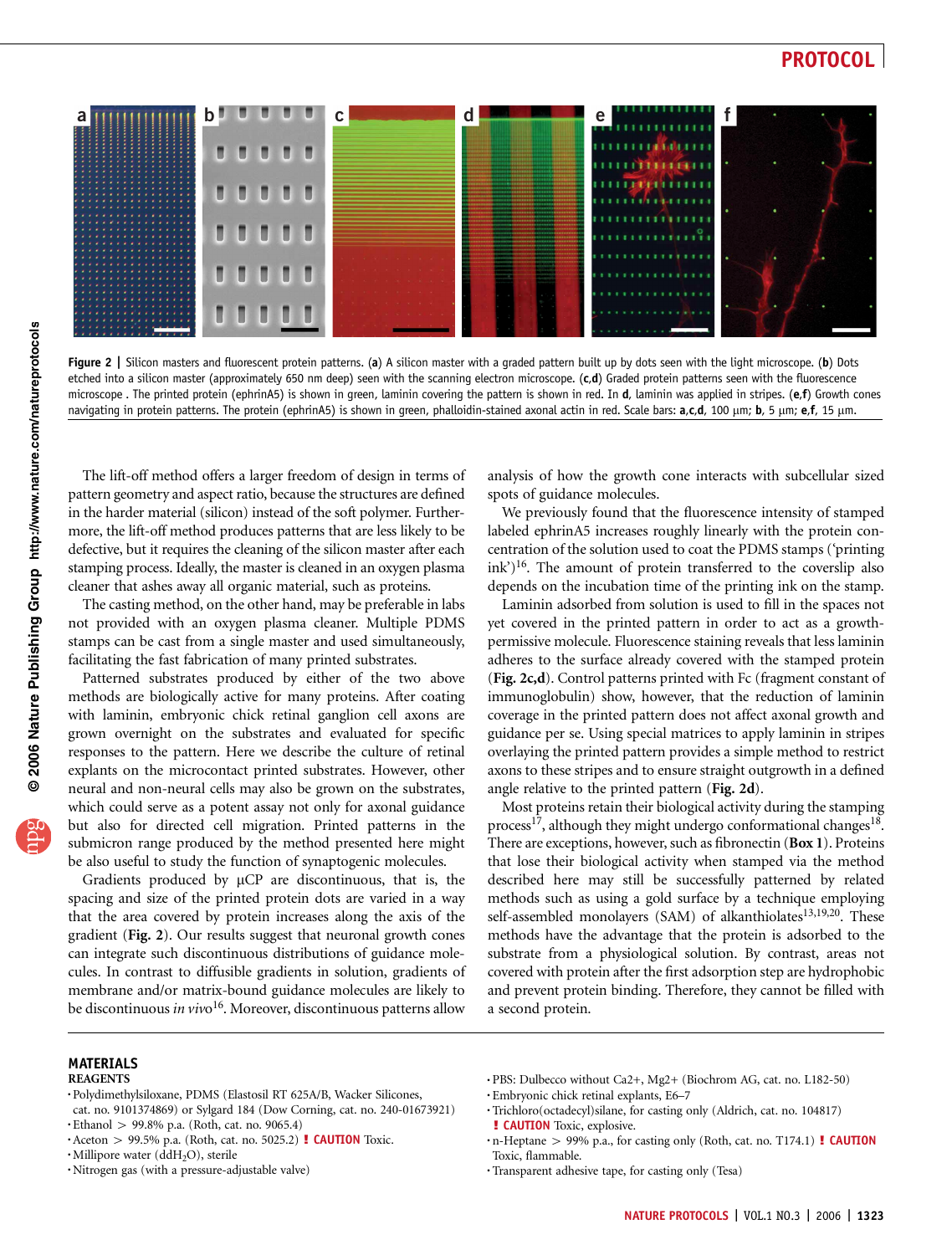### BOX 1 | WHICH PROTEINS CAN BE STAMPED?

We successfully stamped several commercially available recombinant proteins as well as antibodies and a polyclonal serum at various concentrations, obtaining patterns that were bioactive for chick retinal ganglion axons.

Successfully printed proteins include: recombinant human ephrin-A5/Fc chimera (R&D systems, cat. no. 374-EA), recombinant mouse ephrin-A2/Fc chimera (R&D systems, cat. no. 603-A2), recombinant mouse ephrin-B1/Fc chimera (R&D systems, cat. no. 473-EB), recombinant mouse Eph-A3/Fc chimera (R&D systems, cat. no. 640-A3), laminin (Invitrogen, cat. no. 23017-015) and vitronectin (Sigma, cat. no. V 8379).

We found fibronectin (Sigma, cat. no. F 2006) to lose activity during the stamping process.

Protein concentrations ranged from 0.5–60 µg ml<sup>-1</sup> in either 1× PBS or 1× PBS + 0.1% BSA. BSA carrier protein may stabilize the protein in solution. It should be noted, however, that BSA present in the stamping ink adsorbs to the stamp and thus reduces the adsorption of other proteins in the solution. To compare two different concentrations of the protein of interest, we took care to maintain a constant absolute protein concentration in the printing ink by adding accordingly inactive or unspecific protein such as Fc. Because molecular clustering is crucial for ephrin signaling, we clustered the recombinant ephrin protein with fluorescent Fc antibody (Alexa Fluor 594 goat anti-human IgG, Molecular Probes, cat. no. A11014) at a ratio of 1:3 for 30 min at room temperature under gentle agitation before stamping.

PDMS stamps are hydrophobic and provide a surface favored for protein adsorption. The stamp has usually no surface charge. Hence, the isoelectric point and the pH of the adsorption buffer are less critical.

Protein printing ink can be reused several times, but reuse may reduce the activity of the printed protein and/or the amount of protein transferred in the printing process.

#### EQUIPMENT

- .Lithographically patterned silicon master having a surface relief structure (see EQUIPMENT SETUP)
- .Oxygen plasma cleaner, e.g. plasma system 100E (PVA Technics Plasma AG) with a pressure of 0.8 torr and an RF (2.45 GHz) power of 200W
- .Equipment for preparation and culturing of chick retinal explants
- .Fluorescent microscope for evaluation of stained protein patterns and cells REAGENT SETUP

Protein 'stamping ink' The desired protein dissolved with or without 0.1% w/v bovine serum albumin (BSA) carrier protein in  $1 \times PBS$  (Box 1).  $\triangle$  CRITICAL For some proteins, it might be critical to make the stamping ink up on the day of the experiment to assure the protein stays active in

solution. For details, see Box 1. Laminin (natural, mouse) (Invitrogen, cat. no. 23017-015) Store at  $-80$  °C in  $1 \times$  PSB at 1 mg ml<sup>-1</sup>, dilute before use in Hanks medium at 20 µg ml<sup>-1</sup> **Preparation medium (stable at 4**  $^{\circ}$ **C for several months)** Sterile Hanks medium without calcium/magnesium: 8.0 g  $]^{-1}$  NaCl, 0.4 g  $]^{-1}$  KCl, 60 mg  $]^{-1}$ NaH<sub>2</sub>PO<sub>4</sub>, 60 mg l<sup>-1</sup> Na<sub>2</sub>HPO<sub>4</sub> (2 H<sub>2</sub>O), 0.35 g l<sup>-1</sup> NaHCO<sub>3</sub>, 1.0 g l<sup>-1</sup> glucose, 7.76 g  $l^{-1}$  HEPES, 10 mg  $l^{-1}$  phenol red, adjust to pH 7.4.

Supplemented F12 medium (Gibco/Invitrogen, cat. no. 21700-026) For 500 ml, complete 435 ml F12 medium with 50 ml FCS, 10 ml chick serum, 5 ml 200 mM L-glutamine, 500  $\mu$ l penicillin/streptomycin. Stable at 4 °C for several months. Supplemented F12 medium with 0.4% methylcellulose For 500 ml, autoclave 2 g methylcellulose, add 325 ml sterile ddH<sub>2</sub>O, stir for 3–4 d at 4  $^{\circ}$ C until the

methyl cellulose is dissolved and add 110 ml of  $4\times$  concentrated sterile supplemented F12 medium. Centrifuge for 15 min at 500 r.p.m. and discharge the pellet. Stable at  $4^{\circ}$ C for several months.

Fixative 4% paraformaldehyde + 0.1% glutaraldehyde in  $1 \times$  PBS containing 0.3 mol  $l^{-1}$  sucrose **! CAUTION** Toxic. Do not inhale and avoid skin contact. Appropriate antibodies for staining the printed protein (optional) Staining agents for the retinal ganglion cell axons, e.g. Alexa Fluor 488 phalloidin (Molecular Probes, cat. no. A-12379)

#### EQUIPMENT SETUP

Design and fabrication of silicon masters Silicon masters can be fabricated using lithography. Standard photolithography can be employed for feature sizes of the relief pattern larger than 1–2 mm. In contrast, electron beam lithography can be used to create structures in the 300-nm regime. A minimum of  $\sim$  50 nm is conceivable using harder PDMS variants for the casting method<sup>21</sup>. Stamps for the casting method should have geometric patterns that do not collapse when printed, i.e. they should have an aspect ratio (ratio of structure height to width) not exceeding five22. Furthermore, they should have a reasonable fill factor that ensures the stability of structures on contact. Our masters were made using a positive-tone resist (PMMA) and a lift-off process for chromium (25 nm) as a mask for the subsequent reactive ion etching<sup>23</sup>. We etched the structures 650 nm deep into the silicon surface (Fig. 2b). As an alternative to etching, masters with the developed resist pattern can also be used; but these should not be cleaned in an oxygen plasma nor treated with solvents dissolving the patterned resist.

#### **PROCEDURE**

#### Preparation of cover slips

1| Glass coverslips should be cleaned carefully to avoid interference during the printing process. For a thorough cleaning, wash coverslips for 10 min in 1:1 ethanol:ddH<sub>2</sub>O in an ultrasonic water bath. Incubate coverslips for 6 h in 1:1 ethanol:acetone and wash  $3 \times 15$  min in 100% ethanol. Dry the coverslips in a clean place. Patterns may also be stamped onto sterile plastic petri dishes. Because the surface properties of petri dishes vary with manufacturers and/or lots, it is highly recommended to first test their applicability for  $\mu$ CP before using them as a matter of routine.

**T** PAUSE POINT Clean coverslips can be stored several months in dust-tight containers and in an oil-free environment.

Before printing protein patterns on the clean coverslips, bake them for 6 h at 220 °C. Baking might increase the hydrophilicity of the glass surface and can be critical for optimal protein transfer.

3| Patterns can be made using either the lift-off technique (option A) or by casting an inverse PDMS mold from the silicon master, the casting technique (option B).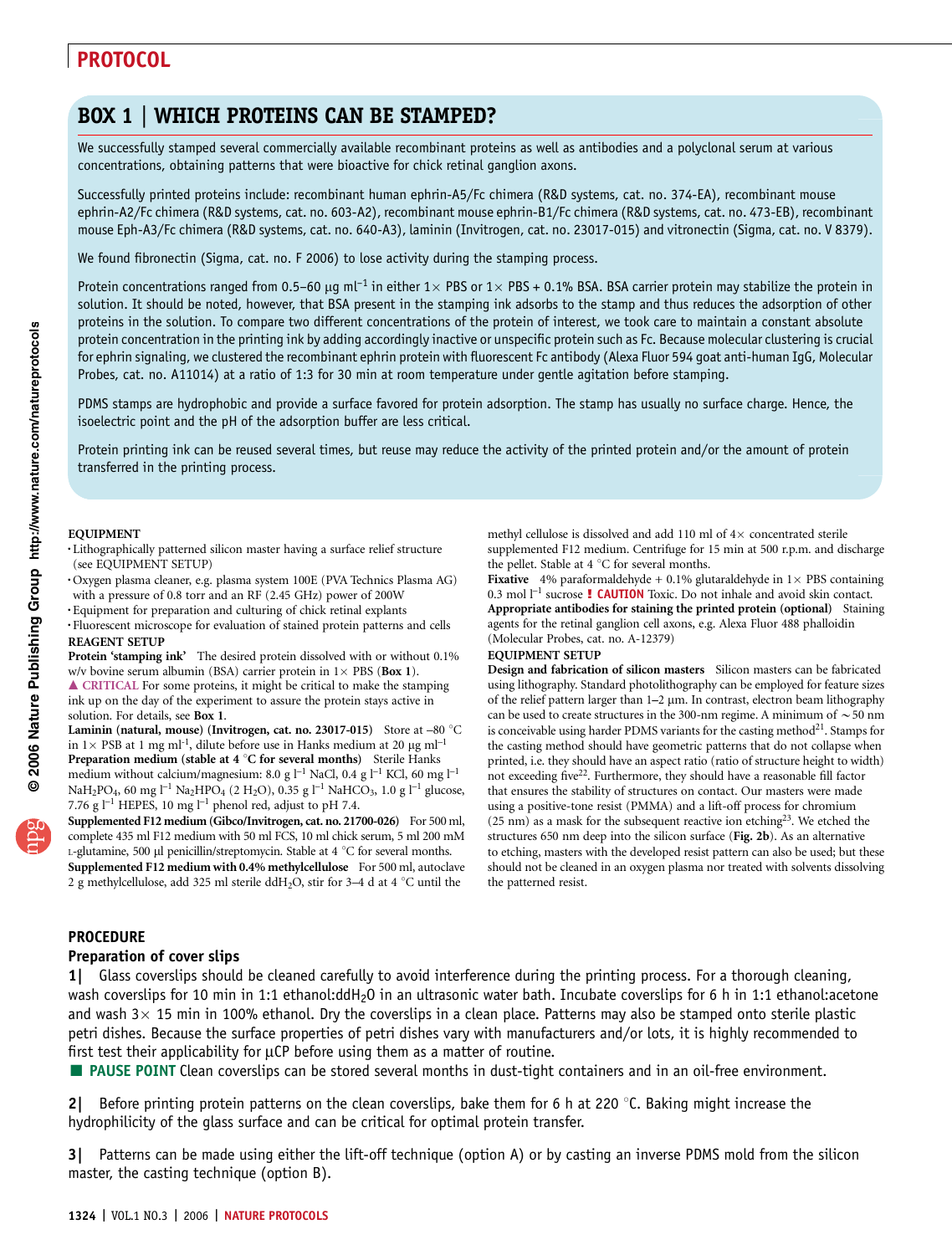### (A) Lift-off technique

(i) Mix the silicone PDMS components according to the manufacturers instructions and pour the mixture approximately 5–7 mm high (corresponds to 65–75 ml PDMS mass) in clean, dust-free big petri dishes (145 mm diameter). Polymerize the PDMS in an oven at 60 °C over night ( $>8$  h) according to the manufacturers instructions.

▲ CRITICAL STEP The hardness and tensile strength of the polymerized PDMS varies depending on the ratio of its components, its crosslinking and the polymerization conditions. Stamps should neither be brittle nor too soft<sup>18</sup>.

**E** PAUSE POINT Polymerized PDMS disks can be stored several months in the petri dishes before cutting them into custom-sized stamp cuboids.

#### ? TROUBLESHOOTING

(ii) Cut the polymerized PDMS stamp-side-up on a clean glass surface in small cuboids: they should be slightly bigger than the dimensions of the pattern on the silicon master. Use a scalpel with a long, clean blade to obtain clean cutting edges. Preferably, the cutting should be done on a dust-free sterile bench. Place the cuboids with the stamp side down in a new clean petri dish. They should tightly adhere to the dish bottom.

■ CRITICAL STEP The perfectly plane side of the PDMS disk facing the bottom of the petri dish (stamp side) is later coated with protein and placed on the silicon master, so it should be carefully protected from contamination.

**E** PAUSE POINT Stamps can be stored this way for several months in a dust-free place.

### ? TROUBLESHOOTING

(iii) Prepare the protein stamping ink solution with your desired protein (Box 1). Proteins should be dissolved in sterile PBS and can be labeled before the printing process with fluorescent antibodies.

#### ? TROUBLESHOOTING

- ▲ CRITICAL STEP Work at a sterile bench to avoid contamination with dust and dirt particles.
- (iv) Place the desired number of PDMS cuboids with the stamp side up in a fresh petri dish. Carefully check the PDMS surface under a binocular microscope for contaminations and irregularities and discharge any dirty cuboids. Pipette a drop of protein stamping ink onto the PDMS cuboid to cover the entire stamp surface with solution. For a cuboid surface of 1 cm  $\times$ 1 cm, approximately 250 µl of printing ink is needed. Because the PDMS stamps are of hydrophobic nature (contact angle  $\theta_a > 115^\circ$ ), wetting the surface initially seems a bit cumbersome. By the adsorption of the protein, the stamp surface turns hydrophilic. Note that the volume needed to cover the stamp surface increases more than linearly with the surface area dimensions.
- (v) Incubate the inked stamp for 30 min–2 h (optimal incubation times may vary with the protein concentration, see Box 1) at 37  $\degree$ C in a humid chamber or a cell culture incubator.
- (vi) Pick up the cuboid with clean forceps and discard the coating solution. Alternatively, the coating solution can be recovered and reused ( $Box 1$ ). If you collect the coating solution for reuse, be careful not to touch the stamp surface with the pipette tip. While holding it with the forceps, wash the cuboid twice for 5 s each by sequentially submerging it into two small beakers filled with approximately 100 ml sterile ddH<sub>2</sub>O. Dry the stamp surface under a stream of nitrogen.
- (vii) Carefully place the protein-covered surface of the PDMS cuboid onto the clean silicon master. Take care that the etched pattern of the master is completely covered by the stamp and that the edges of the stamp do not lie within the pattern. Do not press the stamp onto the master; it should adhere tightly by itself. In order to know approximately where the protein pattern will be located on the coverslip, view the pattern of silicon master under the microscope while the cuboid is placed on it and mark the cuboid surface with a pen approximately where the pattern can be seen. ▲ CRITICAL STEP Handle the silicon master with care! For details, see Box 2.
- (viii) Remove the cuboid carefully from the silicon master and place it with the stamp side down onto a coverslip. The cuboid should adhere tightly to the glass surface by itself. Flip over the cuboid–coverslip unit, so the coverslip is on top. Mark the coverslip where the pen marks on the cuboid can be seen. Remove the cuboid and discharge it.

▲ CRITICAL STEP Perform Steps vi–viii quickly and without letting the stamp sit drying for an unnecessarily long period. **PAUSE POINT** Dry protein patterns stamped onto coverslips can be stored at 4  $\degree$ C protected from condensation for up to one week. Protect from light if a fluorescent protein was stamped.

- ? TROUBLESHOOTING
- (ix) Seize the master with clean forceps without touching the etched pattern and wash it consecutively with 1:1 ethanol:  $ddH<sub>2</sub>O$  and 100% ethanol with a washing bottle. Dry the master under a stream of nitrogen.
- (x) Clean the master in an oxygen plasma for 5–10 s in order to remove organic contaminants. Before applying the plasma, carefully check the master for PDMS contamination. PDMS is vitrified in the oxygen plasma and then cannot be removed from the master afterwards. The master is now ready for reuse in Step 3Avii.

### (B) Casting technique

(i) In order to use silicon (typically wafers having a native silicon oxide on it) as a master to mold PDMS from, the master has to be rendered hydrophobic by silanizing it: submerge the master in a 1 mM trichloro(octadecyl)silane solution in heptane (4.1 µl trichloro(octadecyl)silane in 10 ml heptane) for 10 min.

! CAUTION Trichloro(octadecyl)silane has to be stored and handled under a inert gas (such as nitrogen) atmosphere. It is explosive when mixed with water or oxidizing substances. Avoid skin contact and wear gloves.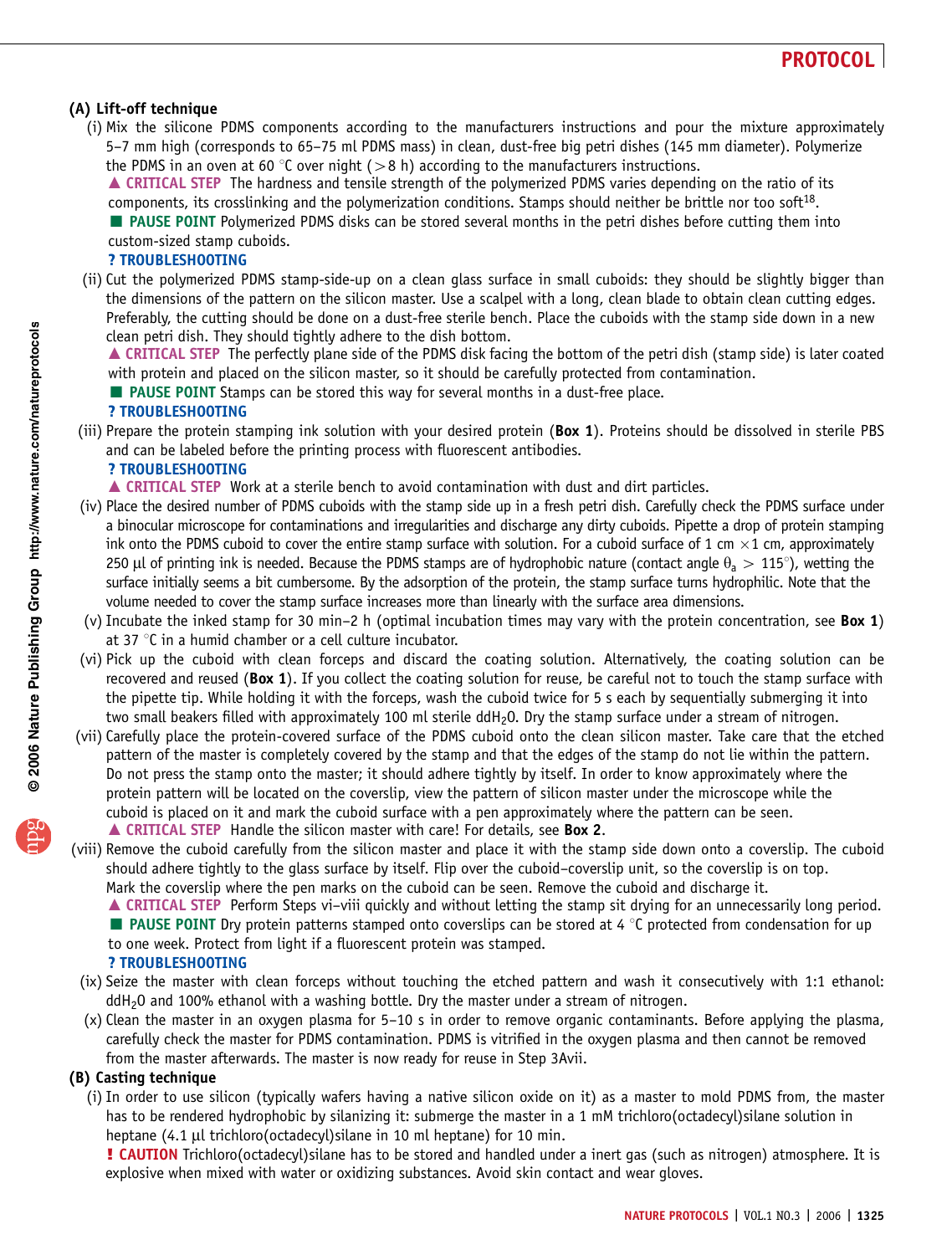- (ii) Dry the master under a stream of nitrogen. Test the hydrophobicity of the master by pipetting a drop of ddH<sub>2</sub>O onto the silicon surface if the contact angle is large and the drop rolls off, the silanization was successful.
- (iii) Pour  $\sim$  50 µl of liquid, well-mixed PDMS prepolymer over the master. Avoid air bubbles! Place a small piece of clean glass on top of the PDMS, fix it with metal weights and polymerize the mold at 60 °C overnight. It might be advisable to de-gas the PDMS prepolymer using an exsiccator before molding it.
- (iv) Separate the silicone cast from the master. You may attach a small grab handle to the cast to facilitate the stamping process.
- (v) Cover the stamp with protein printing ink and incubate at 37  $\degree$ C for 30 min–2 h.
- (vi) Decant the printing ink, rinse the stamp with  $ddH<sub>2</sub>O$  and dry the stamp under a stream of nitrogen. Quickly proceed to the next step.
- (vii) Carefully place the stamp onto a glass coverslip. If desired, mark the position of the pattern on the backside of the coverslip with a thin pen using a binocular microscope.
- (viii) Remove the stamp. Stamps can be cleaned and reused.
	- $\blacksquare$  **PAUSE POINT** Dry protein patterns stamped onto coverslips can be stored at 4  $\degree$ C protected from condensation for up to one week. Protect from light if a fluorescent protein was stamped. ? TROUBLESHOOTING
- (ix) Clean the stamp by putting a small piece of transparent adhesive tape over the stamping surface and peel it off to remove dust and dirt particles. Wash the stamp with ethanol. Persistent contaminations can be removed by placing the stamp for 10 min in ethanol in an ultrasonic waterbath. Alternatively, wash the stamps in 1% SDS solution and rinse them with ddH<sub>2</sub>O.

### Cell culture on printed patterns

4| Cover the printed protein pattern with  $\sim$  150 µl laminin solution (20 µg ml<sup>-1</sup> in Hanks medium) and incubate at 37 °C in a cell culture incubator for 30 min. Alternatively laminin can be applied in stripes overlaying the printed pattern (Fig. 2d). To do this, place a PDMS matrix containing an array of small channels (described in ref. 24; matrices can be purchased from M.B.) over the pattern and press it carefully onto the coverslip. Inject 100–200  $\mu$ l laminin solution into the matrix and incubate at 37 °C for 30 min. Before removing the matrix, flush the channels with 300  $\mu$ l Hanks medium.

5| Remove the laminin solution and wash the coverslip three times for 1 min in Hanks medium. Cover the pattern with  $\sim$  200 µl supplemented F12 medium without methylcellulose at 37 °C for at least 10 min.

**PAUSE POINT** Covered patterns can be stored at 37  $\degree$ C for several hours, allowing the preparation of chick retinal explants in the mean time.

6| Remove the medium, place 1–2 explants onto the coverslip, place two small metal weights on the filter stripes holding the explants and add  $\sim$  250 µl supplemented F12 medium with 0.4% methyl cellulose. Incubate overnight in a cell culture incubator.

### Fixation and staining procedures

7| Remove the medium and fix the cultures in  $\sim$  300 µl fixative at room temperature ( $\sim$  20 °C) for 30 min. **! CAUTION** Avoid skin contact with the fixative and wear gloves.

8| Wash three times for 15 min in 1 $\times$  PBS and continue with individual protocols to stain the cells and the printed protein pattern.

### ? TROUBLESHOOTING

9| Evaluate under a fluorescent microscope.

# $\bullet$  TIMING

Steps 1–2: Coverslip preparation,  $\sim$  1 h + 6 h incubation + several hours drying; 6 h baking just before the printing process. Step 3, option A: Lift-off technique: PDMS stamp preparation,  $\sim 1$  h + overnight polymerization + 30 min cutting; stamping of protein patterns,  $\sim$  3–4 h, depending on incubation time; cleaning of the silicon master,  $\sim$  15 min. Step 3, option B: Casting technique: Casting PDMS stamps from silicon masters,  $\sim$  30 min + overnight polymerization; stamping of protein patterns,  $\sim$  2–3 h, depending on incubation time; cleaning of the stamp, 10–30 min. Steps 4–6: Cell culture on printed patterns,  $\sim$  2 h + overnight growth of the retinal axons. Steps 7-9: Fixation and staining,  $\sim$  1 h for fixation.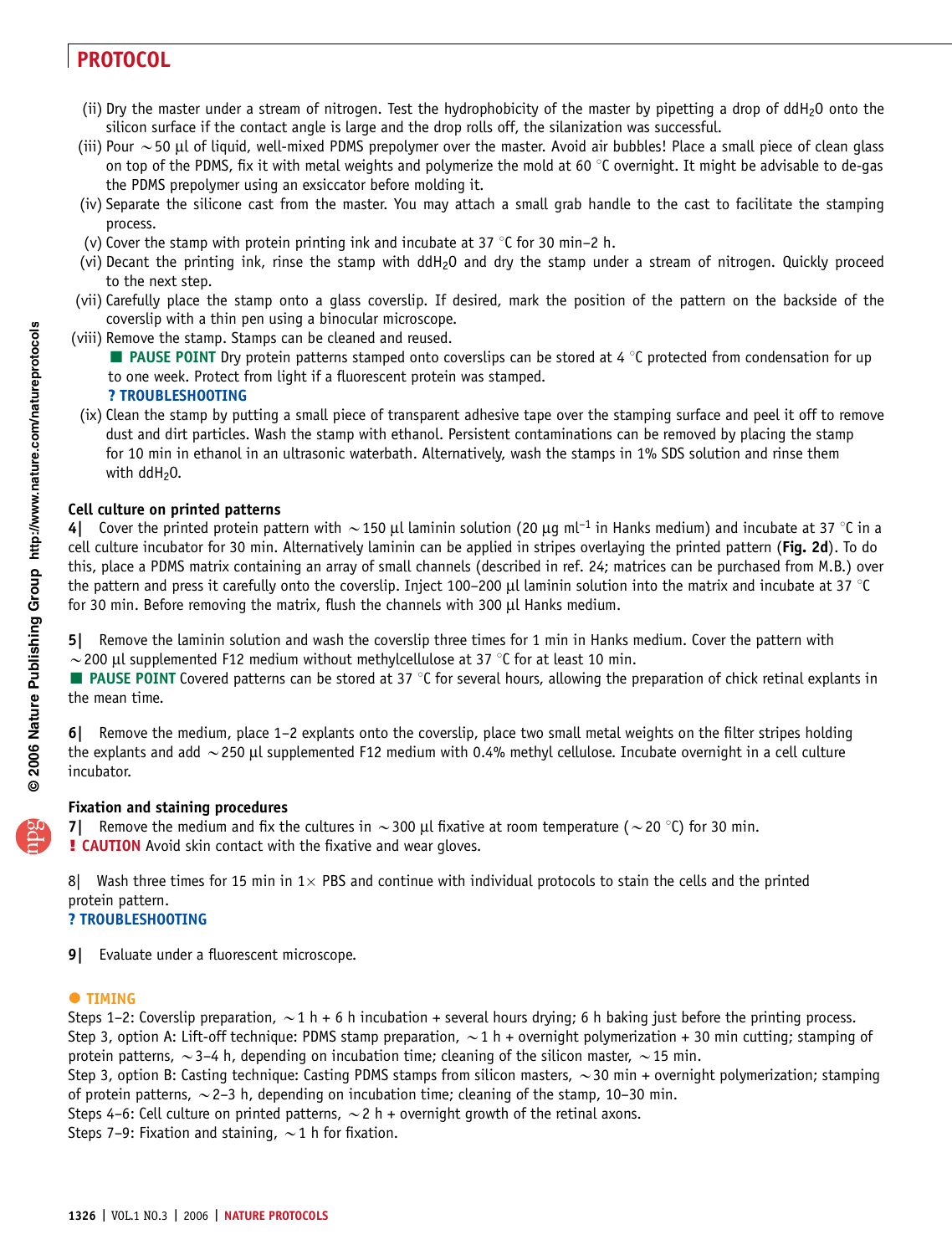#### ? TROUBLESHOOTING

See Table 1 for troubleshooting guidance.

TABLE 1 | Troubleshooting table

| Problem                                          | Possible reason                                                                               | Solution                                                                                                                                                                                        |
|--------------------------------------------------|-----------------------------------------------------------------------------------------------|-------------------------------------------------------------------------------------------------------------------------------------------------------------------------------------------------|
| No protein transfer can be<br>detected.          | The protein concentration of the printing ink is<br>too low.                                  | Use higher protein concentrations in the printing ink,<br>increase the incubation time. Try also to stain the stamp after<br>printing to see if protein has adsorbed to it.                     |
|                                                  | The protein has been transferred, but not<br>correctly stained.                               | Check the quality and concentration of the antibody used for<br>staining the transferred protein.                                                                                               |
|                                                  | The protein did not transfer.                                                                 | Proceed quickly with the macroscopically dried stamp before<br>printing. After blowing the stamp dry with nitrogen gas, the<br>stamp should be used immediately.                                |
|                                                  | The stamp did not adhere to the master or the<br>coverslip during the transfer process.       | Check if the stamp adheres to the master and the coverslip.<br>You may press it down slightly and carefully with forceps, but<br>do not exert too much pressure.                                |
| The printed pattern is<br>defective and blurred. | The transfer was disturbed by contaminations of<br>the silicone cuboid or the silicon master. | Take care to work as cleanly as possible. See also Box 2:<br>Guidelines for silicon master handling.                                                                                            |
|                                                  | The stamp touched the master and/or the<br>coverslip more than once.                          | Take care to place the stamp onto the master and the coverslip<br>precisely. Do not let it relapse while you remove it.                                                                         |
|                                                  | The silicone cuboid was distorted.                                                            | Don't squeeze the cuboid while holding it with the forceps.                                                                                                                                     |
|                                                  |                                                                                               | Don't press it onto the master or the coverslip surface.                                                                                                                                        |
|                                                  |                                                                                               | Check the hardness of the silicone and change eventually the<br>polymerization conditions.                                                                                                      |
|                                                  | The stamp was too wet.                                                                        | Dry the stamp thoroughly before using it under a stream<br>of nitrogen.                                                                                                                         |
|                                                  | The pattern on the master was designed in<br>a disadvantageous way.                           | Avoid large etched areas, where the silicone stamp may sag<br>and touch inadvertently the master.                                                                                               |
|                                                  |                                                                                               | Check the hardness of the silicone and change, if necessary,<br>the polymerization conditions.                                                                                                  |
| The printed protein is not<br>active.            | The protein was not stable in solution.                                                       | Check if the soluble protein in the printing ink solution is<br>still active. Addition of carrier protein may improve the<br>stability in solution.                                             |
|                                                  | The dry pattern was stored too long.                                                          | Use the pattern for cell culture immediately after the stamp-<br>ing. Submerge it in the solution of the cell culture medium.<br>Storage of the pattern might not be possible for all proteins. |
|                                                  | The protein might be not suitable for the<br>dry lift-off µCP technique.                      | Try to print linker proteins like antibodies, streptavidin,<br>protein A/G or the like; perhaps use other µCP techniques<br>(see Introduction).                                                 |

### ANTICIPATED RESULTS

The printed protein pattern should be a clear and precise inverted copy of the pattern etched into the silicon master. Lines and dots down to 0.3 µm can be reproducibly transferred onto the coverslip surface. Stained patterns and axons can be photographed under the microscope and combined in one picture as shown in Figure 2e,f. Ideally, the patterns specifically